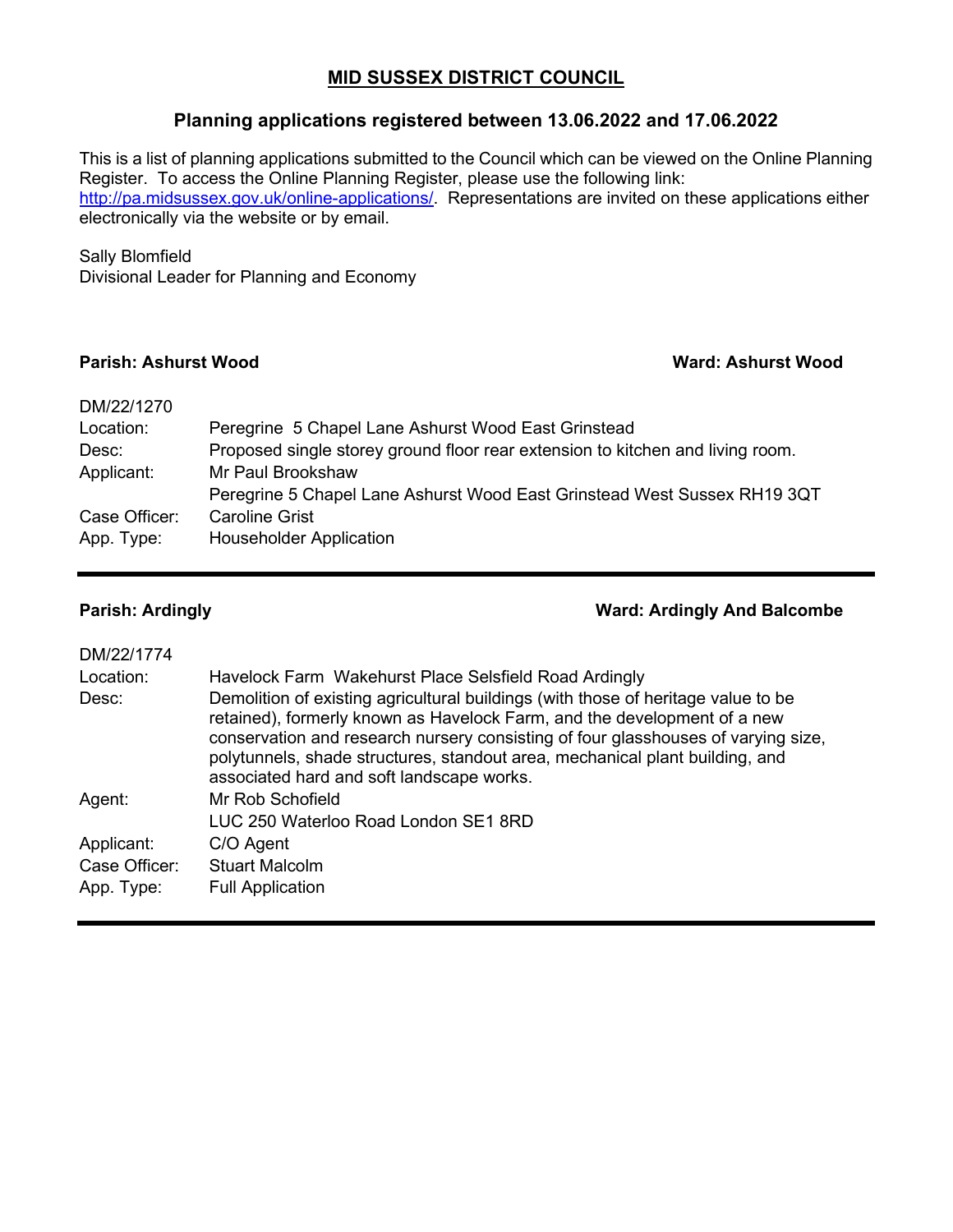# **Parish: Ardingly Ward: Ardingly And Balcombe**

| DM/22/1824    |                                                                                                                        |
|---------------|------------------------------------------------------------------------------------------------------------------------|
| Location:     | Little Strudgates Paddockhurst Lane Balcombe Haywards Heath                                                            |
| Desc:         | Restoration and minor alterations to small outbuilding. Minor alterations including a<br>small amount of fenestration. |
| Agent:        | Rob Leechmere                                                                                                          |
|               | 58 Milson Road London W14 0LB                                                                                          |
| Applicant:    | Mr. Anthony Woolf                                                                                                      |
|               | Little Strudgates Paddockhurst Lane Balcombe West Sussex RH17 6QZ                                                      |
| Case Officer: | <b>Hamish Evans</b>                                                                                                    |
| App. Type:    | <b>Householder Application</b>                                                                                         |
|               |                                                                                                                        |

# **Parish: Balcombe Ward: Ardingly And Balcombe**

| DM/22/1716    |                                                                                             |
|---------------|---------------------------------------------------------------------------------------------|
| Location:     | Bagpiths Cottage Haywards Heath Road Balcombe Haywards Heath                                |
| Desc:         | Single storey rear extension, demolition of an existing shed and erection of a new<br>shed. |
| Agent:        | Mr Conrad Howard                                                                            |
|               | DD Architects Plumpton Pit Stop Ditchling Road Plumpton BN7 3AF                             |
| Applicant:    | Mrs Jaclyn Stoneham                                                                         |
|               | Bagpiths Cottage Haywards Heath Road Balcombe West Sussex RH17 6PE                          |
| Case Officer: | <b>Katherine Williams</b>                                                                   |
| App. Type:    | <b>Listed Building Consent</b>                                                              |

# **Parish: Balcombe Ward: Ardingly And Balcombe**

| DM/22/1717    |                                                                                             |
|---------------|---------------------------------------------------------------------------------------------|
| Location:     | Bagpiths Cottage Haywards Heath Road Balcombe Haywards Heath                                |
| Desc:         | Single storey rear extension, demolition of an existing shed and erection of a new<br>shed. |
| Agent:        | Mr Conrad Howard                                                                            |
|               | DD Architects Plumpton Pit Stop Ditchling Road Plumpton BN7 3AF                             |
| Applicant:    | Mrs Jaclyn Stoneham                                                                         |
|               | Bagpiths Cottage Haywards Heath Road Balcombe West Sussex RH17 6PE                          |
| Case Officer: | <b>Katherine Williams</b>                                                                   |
| App. Type:    | <b>Householder Application</b>                                                              |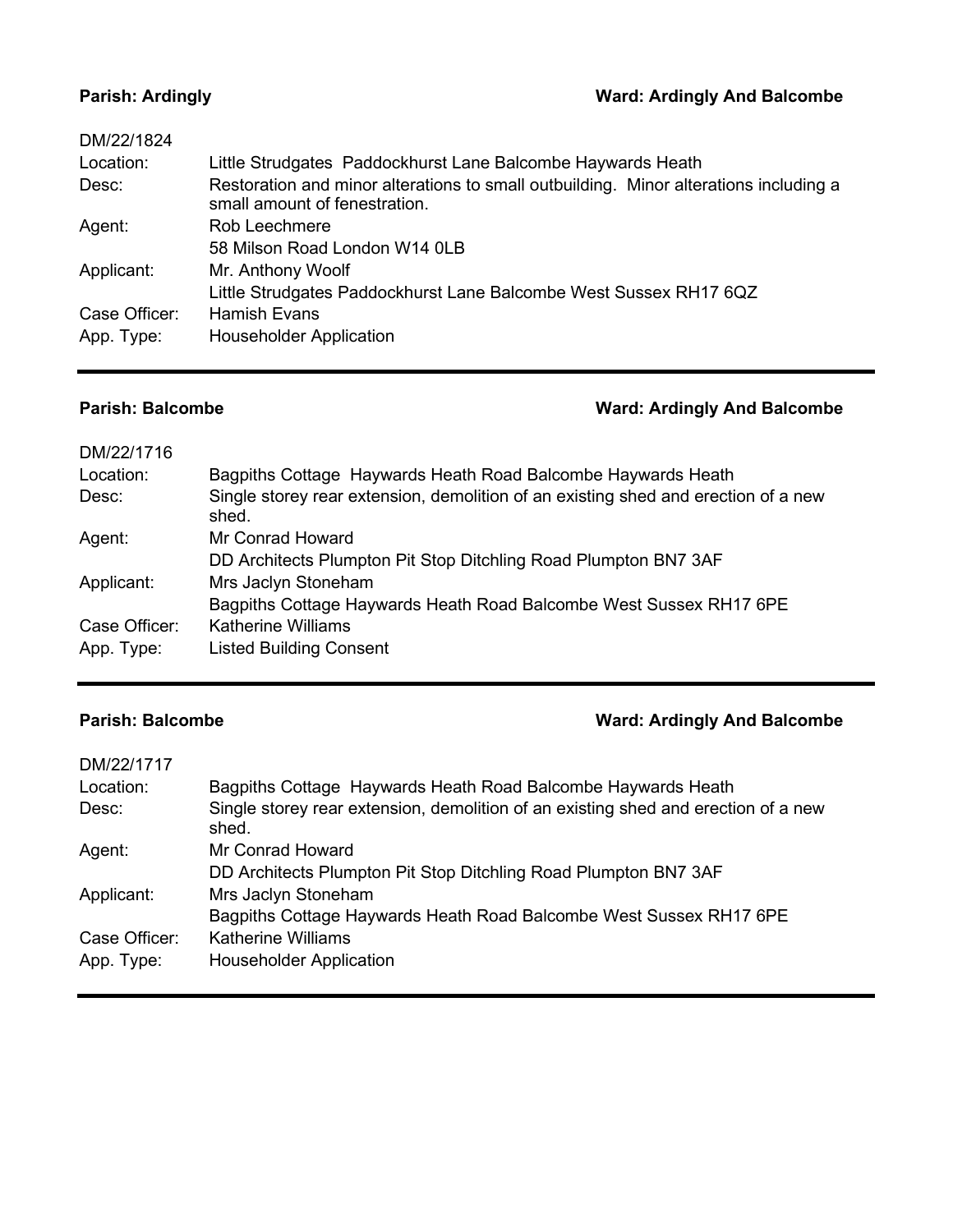| DM/22/1856    |                                                                      |
|---------------|----------------------------------------------------------------------|
| Location:     | Silver Dragon Chinese Takeaway Unit 2 Temple Grove Burgess Hill      |
| Desc:         | Change of use from Sui generis to Class E Shops                      |
| Agent:        | Mr Duncan Soudan                                                     |
|               | Head Roberts And Associates 1 Station Terrace Shawford Road Shawford |
|               | SO <sub>21</sub> 2BN                                                 |
| Applicant:    | Mr Joel Anderson                                                     |
|               | C/O Agent                                                            |
| Case Officer: | Anna Tidey                                                           |
| App. Type:    | Change of Use Application                                            |
|               |                                                                      |

### **Parish: Burgess Hill Ward: Burgess Hill - St Andrews**

| DM/22/1877    |                                                                                                                                                                                                                                                                                                  |
|---------------|--------------------------------------------------------------------------------------------------------------------------------------------------------------------------------------------------------------------------------------------------------------------------------------------------|
| Location:     | 89 Janes Lane Burgess Hill West Sussex RH15 0QP                                                                                                                                                                                                                                                  |
| Desc:         | Removal of existing detached single garage. Proposed new detached timber clad<br>double storey garage with two dormer windows to the front elevation and roof light<br>windows to the rear, (proposed home office/gym above). Proposed reconfigured<br>driveway with new permeable block paving. |
| Agent:        | <b>Mr Stuart Beckett</b>                                                                                                                                                                                                                                                                         |
|               | Beckett Architectural & Consultancy Services Ltd 53 Bramble Gardens Burgess Hill<br><b>RH15 8UQ</b>                                                                                                                                                                                              |
| Applicant:    | Mr S Jones                                                                                                                                                                                                                                                                                       |
|               | 89 Janes Lane Burgess Hill West Sussex RH15 0QP                                                                                                                                                                                                                                                  |
| Case Officer: | <b>Caroline Grist</b>                                                                                                                                                                                                                                                                            |
| App. Type:    | <b>Householder Application</b>                                                                                                                                                                                                                                                                   |

# **Parish: Burgess Hill Ward: Burgess Hill - Meeds**

| DM/22/1892    |                                                                                                                                                                                          |
|---------------|------------------------------------------------------------------------------------------------------------------------------------------------------------------------------------------|
| Location:     | Street Record The Martlets Burgess Hill West Sussex                                                                                                                                      |
| Desc:         | Non-Material Amendment relating to planning application DM/19/3331 to amend the<br>approved drawings within the permission to make minor non-material changes to the<br>proposed scheme. |
| Agent:        | <b>Kavir Mahil</b>                                                                                                                                                                       |
|               | WSP Chancery Lane WSP House WC2A 1AF                                                                                                                                                     |
| Applicant:    | NewRiver Retail (GP3) Ltd                                                                                                                                                                |
|               | C/O Agent                                                                                                                                                                                |
| Case Officer: | Stephen Ashdown                                                                                                                                                                          |
| App. Type:    | Non Material Amendment                                                                                                                                                                   |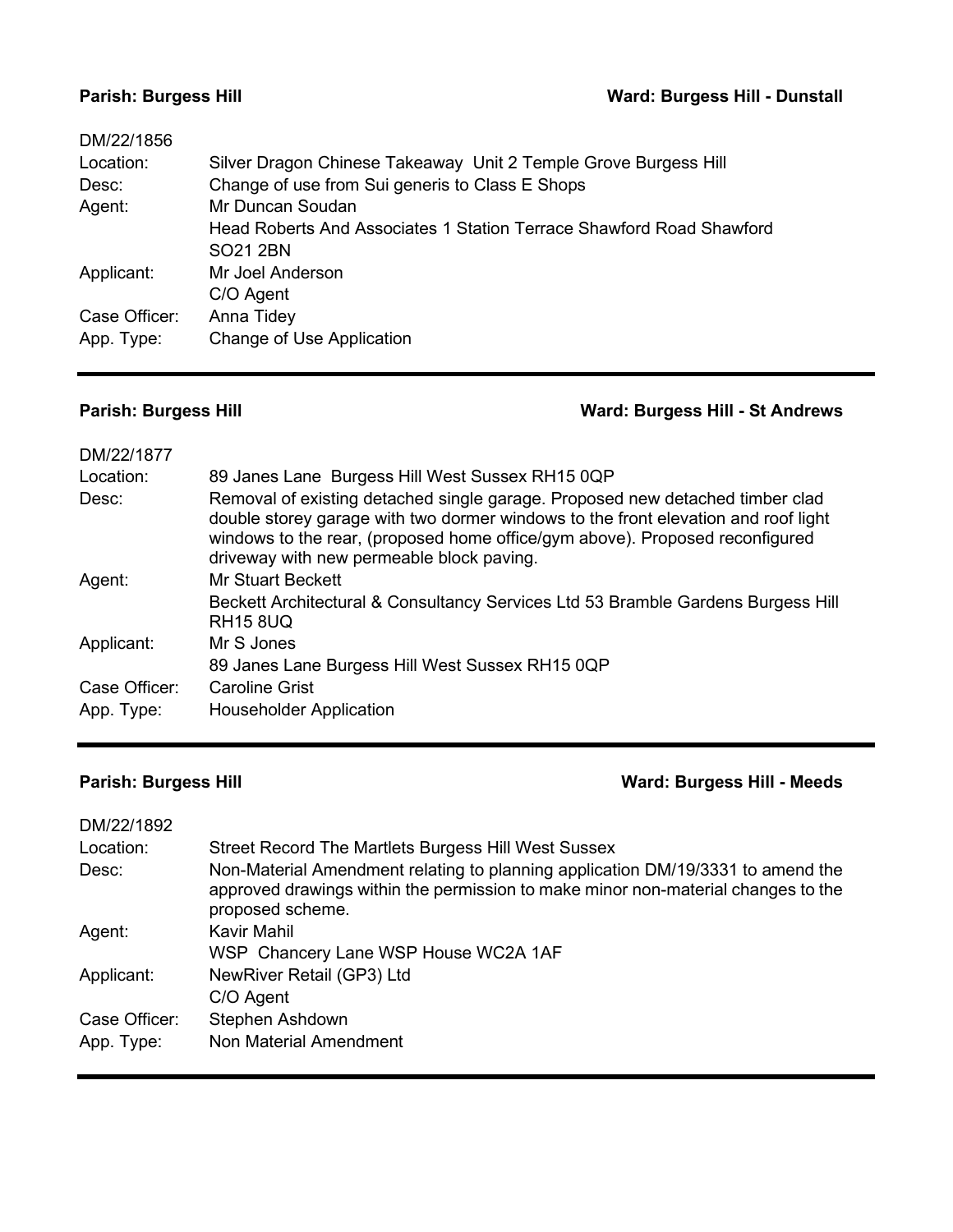## **Parish: Bolney Ward: Bolney**

| DM/22/1433    |                                                                    |
|---------------|--------------------------------------------------------------------|
| Location:     | Marylands Nursery Site Cowfold Road Bolney West Sussex             |
| Desc:         | New off road vehicle access to the new sub-station on Cowfold Road |
| Agent:        | Mr Jonathan Hornby                                                 |
|               | HTC Architects York Place Studio 8 Britannia Street Leeds LS1 2DZ  |
| Applicant:    | Mr Robin Barton                                                    |
|               | Arcus PCD Reynard House 5A Castlefield Road Reigate RH2 0SA        |
| Case Officer: | Joanne Fisher                                                      |
| App. Type:    | <b>Full Application</b>                                            |
|               |                                                                    |

# **Parish: Bolney Ward: Bolney**

| DM/22/1847    |                                                                                                                                                                                                                          |
|---------------|--------------------------------------------------------------------------------------------------------------------------------------------------------------------------------------------------------------------------|
| Location:     | Red House Farm Cowfold Road Bolney Haywards Heath                                                                                                                                                                        |
| Desc:         | Proposed single storey rear extension to provide a new kitchen and alterations to<br>existing kitchen to create shower room together with alterations on first floor to fit a<br>bathroom within existing small bedroom. |
| Agent:        | Mr Graham Whitehouse                                                                                                                                                                                                     |
|               | GWP Architects Fairfield House Fairfield Road Burgess Hill RH15 0AZ                                                                                                                                                      |
| Applicant:    | Mr J Hicks                                                                                                                                                                                                               |
|               | Red House Farm Cowfold Road Bolney Haywards Heath West Sussex RH17 5SG                                                                                                                                                   |
| Case Officer: | <b>Katherine Williams</b>                                                                                                                                                                                                |
| App. Type:    | <b>Householder Application</b>                                                                                                                                                                                           |

# **Parish: Bolney Ward: Bolney**

| DM/22/1848    |                                                                                                                                                                                                                         |
|---------------|-------------------------------------------------------------------------------------------------------------------------------------------------------------------------------------------------------------------------|
| Location:     | Red House Farm Cowfold Road Bolney Haywards Heath                                                                                                                                                                       |
| Desc:         | Proposed single storey rear extension to provide a new kitchen and alterations to<br>existing kitchen to create shower room together with alterations on first floor to fit a<br>bathroom within existing small bedroom |
| Agent:        | Mr Graham Whitehouse                                                                                                                                                                                                    |
|               | GWP Architects Fairfield House Fairfield Road Burgess Hill RH15 0AZ                                                                                                                                                     |
| Applicant:    | Mr J Hicks                                                                                                                                                                                                              |
|               | Red House Farm Cowfold Road Bolney Haywards Heath West Sussex RH17 5SG                                                                                                                                                  |
| Case Officer: | <b>Katherine Williams</b>                                                                                                                                                                                               |
| App. Type:    | <b>Listed Building Consent</b>                                                                                                                                                                                          |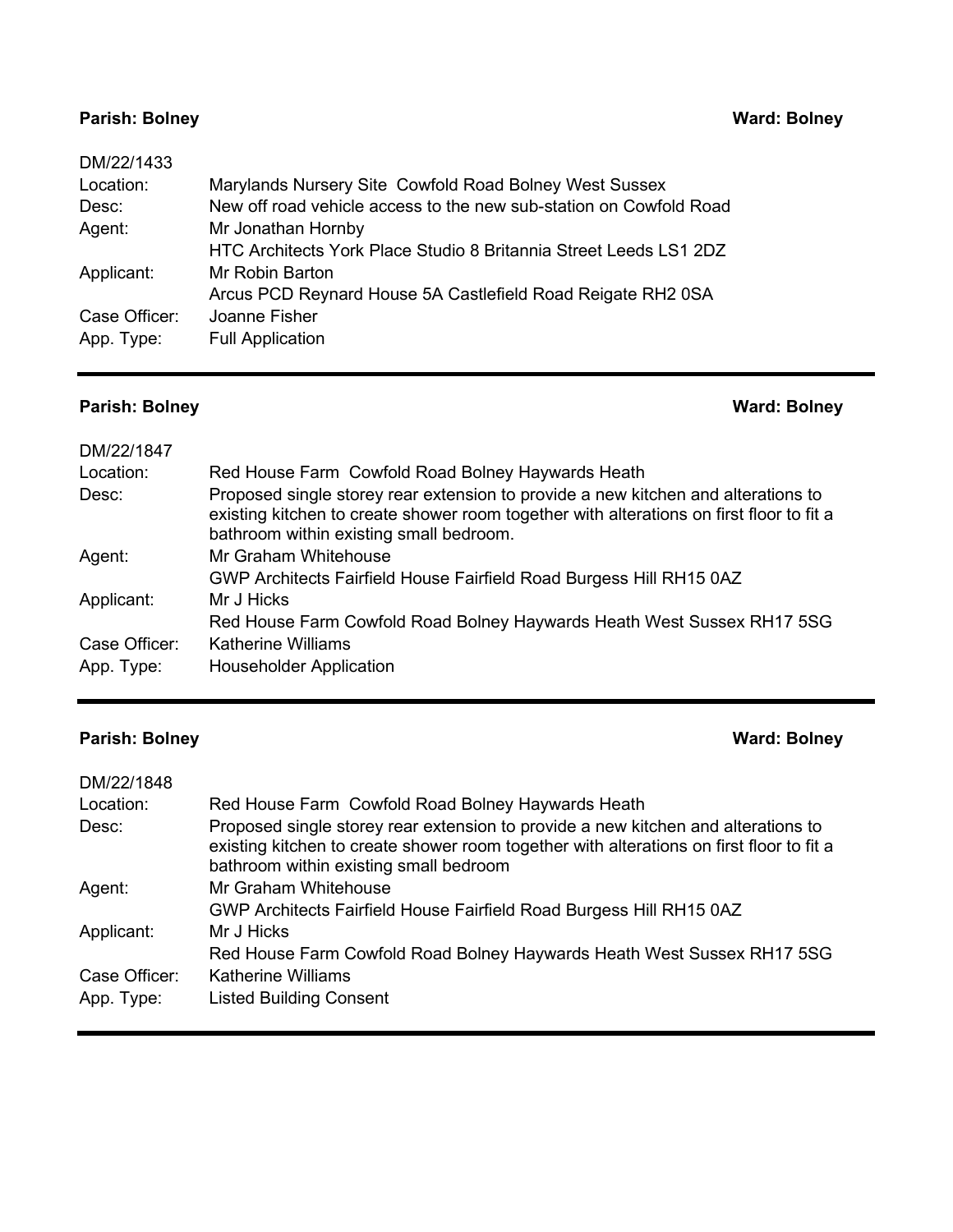# **Parish: Bolney Ward: Bolney**

| DM/22/1862    |                                                                                                                                                                                                                |
|---------------|----------------------------------------------------------------------------------------------------------------------------------------------------------------------------------------------------------------|
| Location:     | Old Highlands Lodge London Road Bolney Haywards Heath                                                                                                                                                          |
| Desc:         | Proposed part 2 storey part single storey side to rear extension with front porch and<br>rear first floor dormer and balcony. New cream render to walls and replacement<br>windows from white PVC to grey PVC. |
| Agent:        | Mr Ashley Renton                                                                                                                                                                                               |
|               | SAACT Ltd 15 West Quay Newhaven BN9 9DQ                                                                                                                                                                        |
| Applicant:    | <b>Mr Chris Mitchell</b>                                                                                                                                                                                       |
|               | Old Highlands Lodge London Road Bolney West Sussex RH17 5PX                                                                                                                                                    |
| Case Officer: | <b>Caroline Grist</b>                                                                                                                                                                                          |
| App. Type:    | <b>Householder Application</b>                                                                                                                                                                                 |
|               |                                                                                                                                                                                                                |

# **Parish: Bolney Ward: Bolney**

| DM/22/1920    |                                                                                          |
|---------------|------------------------------------------------------------------------------------------|
| Location:     | Old Park Farm Stables Broxmead Lane Bolney West Sussex                                   |
| Desc:         | Change of Use from ancillary annexe to independent dwelling at Old Park Farm<br>Stables, |
| Agent:        | Mr Stephen Dennington                                                                    |
|               | Land Planning Associates Thurston Lodge Thurston Bury St Edmunds 1P31 3SD                |
| Applicant:    | Laurence Piper                                                                           |
|               | Old Park Farm Stables Broxmead Lane Bolney West Sussex RH17 5RJ                          |
| Case Officer: | Rachel Richardson                                                                        |
| App. Type:    | Change of Use Application                                                                |
|               |                                                                                          |

# **Parish: Ansty And Staplefield <b>Ward: Cuckfield Ward: Cuckfield**

| DM/21/3405    |                                                                                                                               |
|---------------|-------------------------------------------------------------------------------------------------------------------------------|
| Location:     | Ansty Village Centre Deaks Lane Ansty Haywards Heath                                                                          |
| Desc:         | (Amended Plans received 14/06/2022 and 25/05/2022) Refurbishment of<br>groundsmans store, new cricket practice net enclosure. |
| Agent:        | Mr G Middle                                                                                                                   |
|               | L M Associates Clocktower House 6 Lewes Road Lindfield West Sussex RH16 2LH                                                   |
| Applicant:    | Mrs E Bennett                                                                                                                 |
|               | Parish Clerk Ansty And Staplefield Parish Council 18 Luxford Road Lindfield                                                   |
|               | <b>RH16 2LZ</b>                                                                                                               |
| Case Officer: | Katherine Williams                                                                                                            |
| App. Type:    | <b>Full Application</b>                                                                                                       |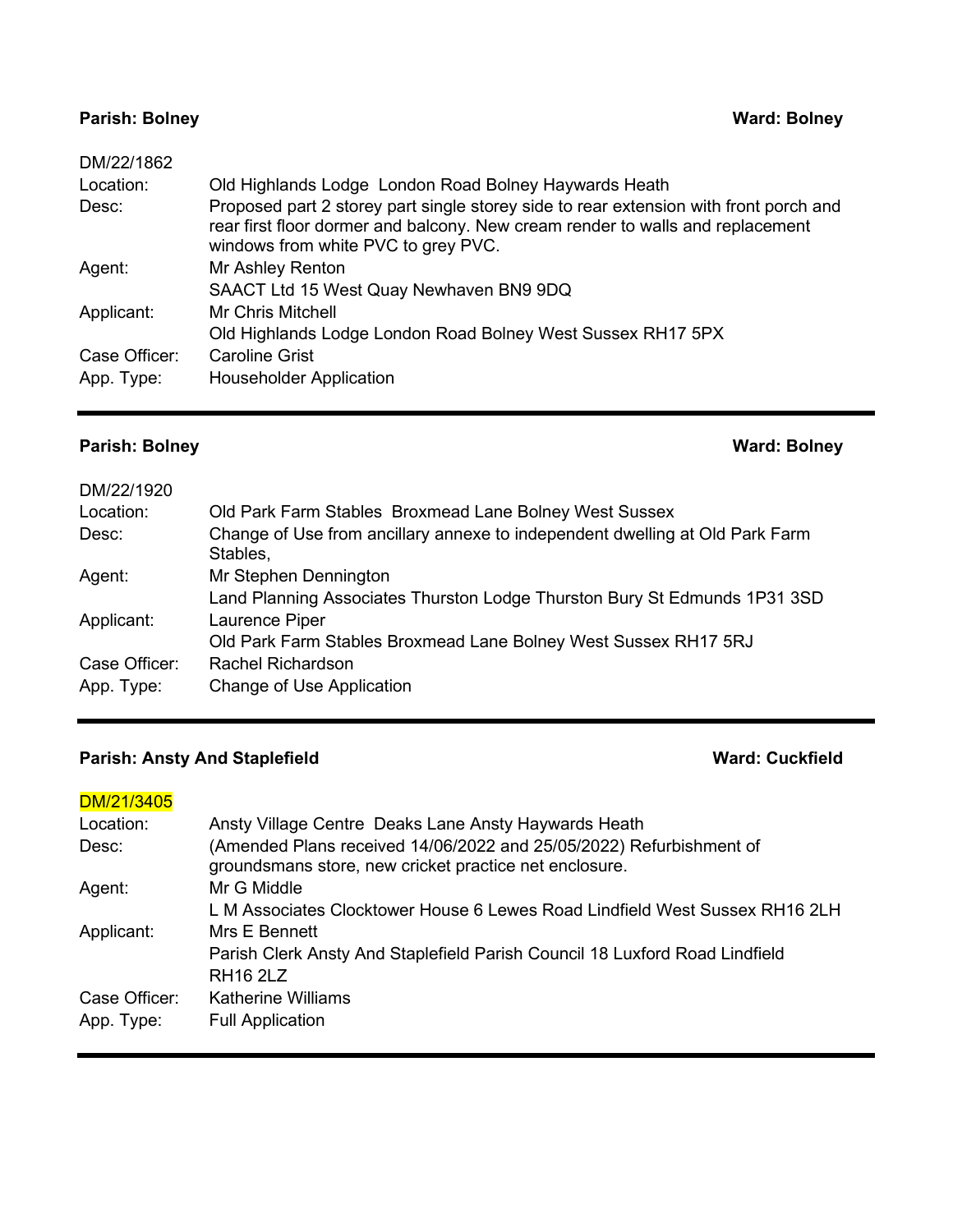### **Parish: Cuckfield Ward: Cuckfield**

| DM/22/1830    |                                                                                                           |
|---------------|-----------------------------------------------------------------------------------------------------------|
| Location:     | Lerinda Ardingly Road Cuckfield Haywards Heath                                                            |
| Desc:         | Proposed single storey rear extension to existing house, following demolition of<br>existing conservatory |
| Agent:        | Mr Dean Luxton                                                                                            |
|               | Delux Designs 25 Fullbrook Close Maidenhead SL6 8UE                                                       |
| Applicant:    | Miss Aimee Broadbent                                                                                      |
|               | Lerinda Ardingly Road Cuckfield Haywards Heath West Sussex RH17 5HF                                       |
| Case Officer: | Anna Tidey                                                                                                |
| App. Type:    | Lawful Development Certificate - Proposed                                                                 |
|               |                                                                                                           |

### **Parish: Cuckfield Ward: Cuckfield**

| DM/22/1840    |                                                                                                                                                                                                                       |
|---------------|-----------------------------------------------------------------------------------------------------------------------------------------------------------------------------------------------------------------------|
| Location:     | Cuckfield Park South Street Cuckfield Haywards Heath                                                                                                                                                                  |
| Desc:         | Replacement of a C20 extension flat roof with a pitched roof of similar form and<br>materials to the existing house, along with the replacement of the existing window to<br>a traditionally detailed casement window |
| Agent:        | Mr Peregrine Bryant                                                                                                                                                                                                   |
|               | Peregrine Bryant Architects The Courtyard Fulham Palace Bishop's Avenue London<br>SW6 6EA                                                                                                                             |
| Applicant:    | Mr Charlotte Penny                                                                                                                                                                                                    |
|               | Peregrine Bryant Architects Cuckfield Park South Street Cuckfield Haywards Heath<br><b>West Sussex RH17 5AB</b>                                                                                                       |
| Case Officer: | <b>Emily Wade</b>                                                                                                                                                                                                     |
| App. Type:    | <b>Listed Building Consent</b>                                                                                                                                                                                        |
|               |                                                                                                                                                                                                                       |

### **Parish: Cuckfield Ward: Cuckfield**

| DM/22/1897    |                                                                       |
|---------------|-----------------------------------------------------------------------|
| Location:     | The Old Cottage Whitemans Green Cuckfield Haywards Heath              |
| Desc:         | Removal of non historic porch.                                        |
| Agent:        | <b>Miss Caroline Stephens</b>                                         |
|               | Gould Baxter 2 Lucastes Mews Paddockhall Road Haywards Heath RH16 1HE |
| Applicant:    | Mr And Mrs Cockburn                                                   |
|               | The Old Cottage Whitemans Green Cuckfield West Sussex RH17 5DA        |
| Case Officer: | <b>Emily Wade</b>                                                     |
| App. Type:    | <b>Listed Building Consent</b>                                        |
|               |                                                                       |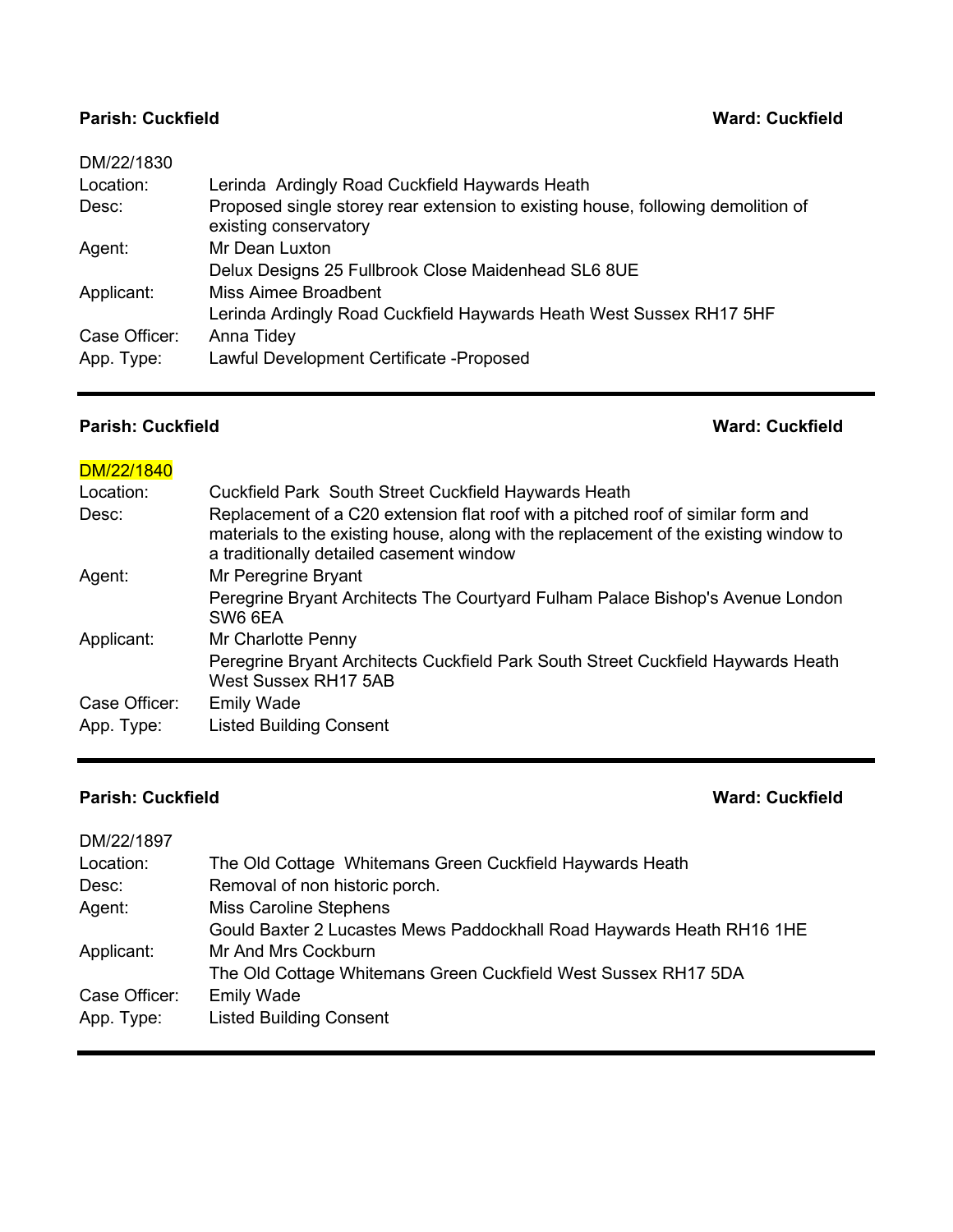### **Parish: Cuckfield Ward: Cuckfield**

| DM/22/1899    |                                                                                               |
|---------------|-----------------------------------------------------------------------------------------------|
| Location:     | 17 Brainsmead Close Cuckfield Haywards Heath West Sussex                                      |
| Desc:         | Two storey extension to the rear and side of the property.                                    |
| Agent:        | Mrs Jenny Minett                                                                              |
|               | Belmont Designs Practice Ltd 37 Ashenground Road Haywards Heath West Sussex<br><b>RH164PS</b> |
| Applicant:    | Mr Steve Sparrow                                                                              |
|               | 17 Brainsmead Close Cuckfield Haywards Heath West Sussex RH17 5EZ                             |
| Case Officer: | <b>Andrew Horrell</b>                                                                         |
| App. Type:    | <b>Householder Application</b>                                                                |

### **Parish: Cuckfield Ward: Cuckfield**

| DM/22/1908    |                                                                                              |
|---------------|----------------------------------------------------------------------------------------------|
| Location:     | 16 Ledgers Meadow Cuckfield Haywards Heath West Sussex                                       |
| Desc:         | Proposed extensions and internal alterations together with all associated drainage<br>works. |
| Agent:        | Mr Mark Folkes                                                                               |
|               | Folkes Architects The Old Forge 6 Church Street Storrington RH20 4LA                         |
| Applicant:    | Mr Joss Collins                                                                              |
|               | 16 Ledgers Meadow Cuckfield Haywards Heath West Sussex RH17 5EW                              |
| Case Officer: | <b>Caroline Grist</b>                                                                        |
| App. Type:    | <b>Householder Application</b>                                                               |
|               |                                                                                              |

### **Parish: East Grinstead Ward: East Grinstead - Town**

### DM/22/0629

| Location:<br>Desc: | Coles Estate Agents 18 High Street East Grinstead West Sussex<br>Combine the existing units and change use from storage to class E. (amended |
|--------------------|----------------------------------------------------------------------------------------------------------------------------------------------|
|                    | description and plans 25/04)                                                                                                                 |
| Agent:             | <b>Paul Carter</b>                                                                                                                           |
|                    | B + C Architecture 3 High Street East Grinstead RH19 3AF                                                                                     |
| Applicant:         | Mr. Ali Demirtas                                                                                                                             |
|                    | 1-2 High Street 18 High Street East Grinstead West Sussex RH19 3AW                                                                           |
| Case Officer:      | <b>Andrew Horrell</b>                                                                                                                        |
| App. Type:         | <b>Full Application</b>                                                                                                                      |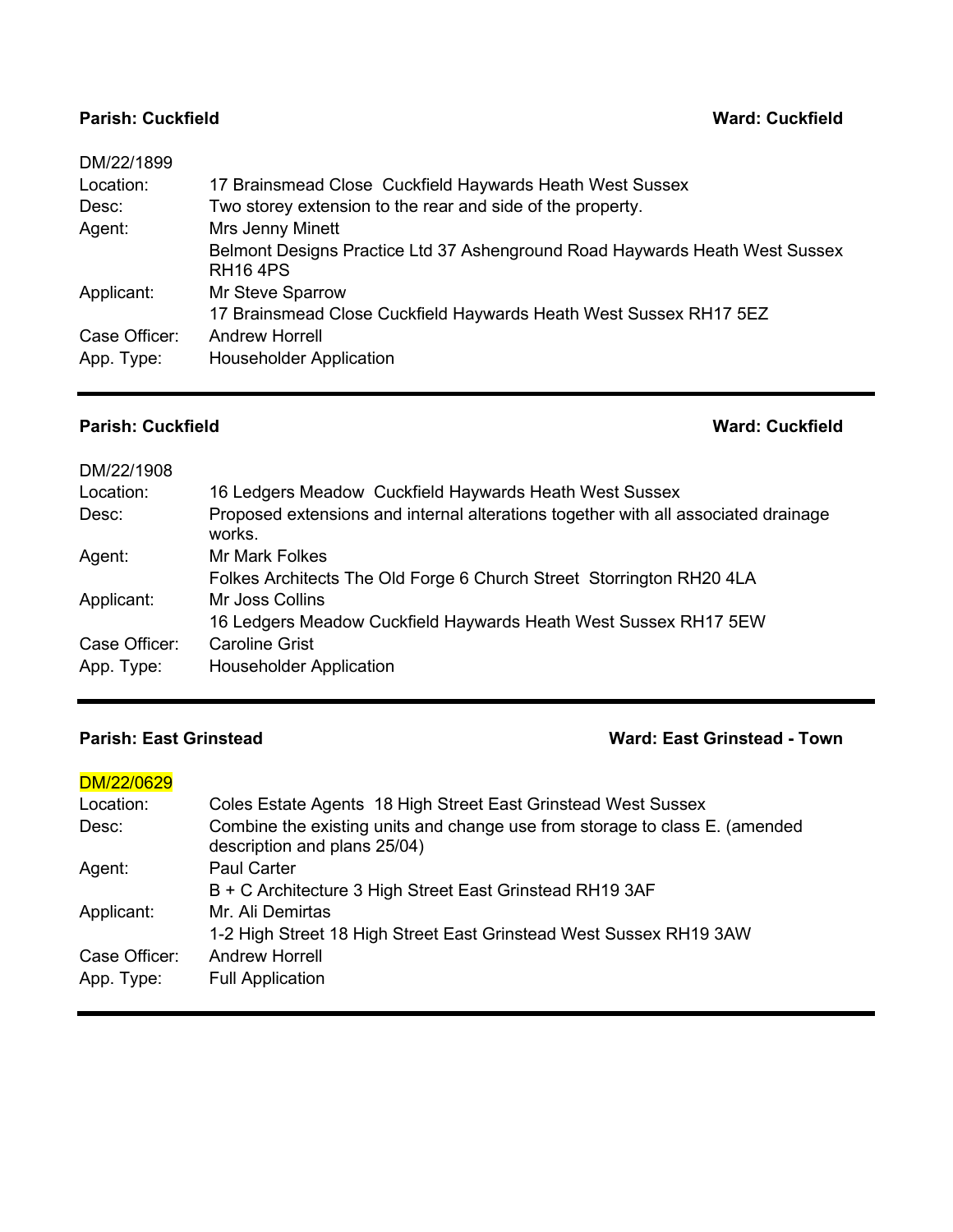### **Parish: East Grinstead Ward: East Grinstead - Ashplats**

| DM/22/1791    |                                                                          |
|---------------|--------------------------------------------------------------------------|
| Location:     | East Grinstead Town Council Council Offices East Court College Lane      |
| Desc:         | T1 Blue Atlas Cedar - fell.                                              |
| Applicant:    | Claire Woodcock                                                          |
|               | East Grinstead Town Council Council Offices East Court College Lane East |
|               | <b>Grinstead West Sussex RH19 3LT</b>                                    |
| Case Officer: | Stephen Ashdown                                                          |
| App. Type:    | Trees in a Conservation Area                                             |
|               |                                                                          |

# **Parish: East Grinstead Ward: East Grinstead - Town**

| DM/22/1818    |                                                                                                    |
|---------------|----------------------------------------------------------------------------------------------------|
| Location:     | Moatfield Surgery St Michaels Road East Grinstead West Sussex                                      |
| Desc:         | RETROSPECTIVE - T1 MAPLE - ONE STEM HAS SPLIT FROM THE MAIN TRUNK<br>WHICH HAS BEEN CLEARED UP.    |
| Agent:        | Mr Matthew Madgwick                                                                                |
|               | RH Madgwick And Sons 3 Buckley Place Crawley Down East Grinstead RH10 4JG                          |
| Applicant:    | Mr AURANGZAIB                                                                                      |
|               | Surgery Facilities Management Moatfield Surgery St Michaels Road East Grinstead<br><b>RH19 3GW</b> |
| Case Officer: | Irene Fletcher                                                                                     |
| App. Type:    | <b>Tree Surgery</b>                                                                                |

# **Parish: East Grinstead Ward: East Grinstead - Baldwins**

| DM/22/1849    |                                                                                                                                                                            |
|---------------|----------------------------------------------------------------------------------------------------------------------------------------------------------------------------|
| Location:     | 26 Dorset Gardens East Grinstead West Sussex RH19 2SD                                                                                                                      |
| Desc:         | T1 & T2 - Holly (Ilex Aquafolium) - these trees are currently standing dead. - Fell to<br>Ground level G1 - 4x Ash (Fraxinus Excelsior) - Reduce canopies by approximately |
|               | 3m to suitable growth points, remove all epicormic growth and lightly crown thin by<br>15% removing rubbing branches.                                                      |
| Agent:        | Mr Ben Davis                                                                                                                                                               |
|               | Davis Tree Care And Landscape Services Acres Rise Ticehurst TN5 7DD                                                                                                        |
| Applicant:    | Mr. Hyde Housing                                                                                                                                                           |
|               | Hyde Housing Martlet House Southern Gate Chichester PO19 8SG                                                                                                               |
| Case Officer: | Irene Fletcher                                                                                                                                                             |
| App. Type:    | <b>Tree Surgery</b>                                                                                                                                                        |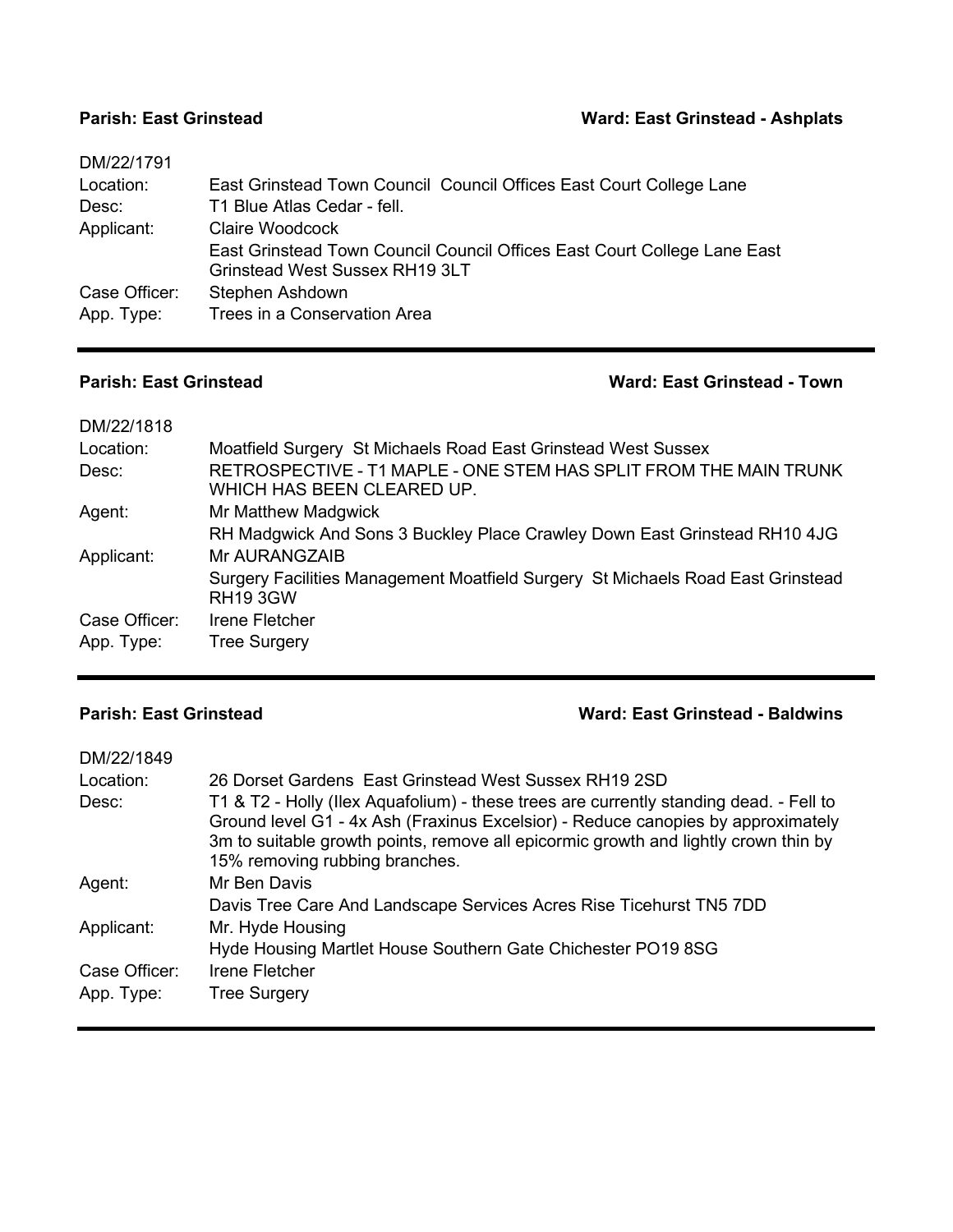### **Parish: East Grinstead Ward: East Grinstead - Ashplats**

| DM/22/1852    |                                                          |
|---------------|----------------------------------------------------------|
| Location:     | 43 Bramble Twitten East Grinstead West Sussex RH19 3DX   |
| Desc:         | Proposed single storey rear extension                    |
| Agent:        | <b>Paul Carter</b>                                       |
|               | B + C Architecture 3 High Street East Grinstead RH19 3AF |
| Applicant:    | Mr Burhan Mehmet                                         |
|               | 43 Bramble Twitten East Grinstead West Sussex RH19 3DX   |
| Case Officer: | <b>Hamish Evans</b>                                      |
| App. Type:    | <b>Householder Application</b>                           |
|               |                                                          |

# **Parish: East Grinstead Ward: East Grinstead - Ashplats**

| DM/22/1857    |                                                                                      |
|---------------|--------------------------------------------------------------------------------------|
| Location:     | Land Adjacent To 3 Stirling Way East Grinstead West Sussex RH19 3HG                  |
| Desc:         | (T1) Ash - cut back branches overhanging the back garden of number 3 by approx<br>2m |
| Agent:        | <b>Matthew Madgwick</b>                                                              |
|               | RH Madgwick And Sons 3 Buckley Place Crawley Down East Grinstead RH10 4JG            |
| Applicant:    | <b>Simms</b>                                                                         |
|               | 3 Stirling Way East Grinstead West Sussex RH19 3HG                                   |
| Case Officer: | Irene Fletcher                                                                       |
| App. Type:    | <b>Tree Surgery</b>                                                                  |

# **Parish: East Grinstead Ward: East Grinstead - Herontye**

| DM/22/1858    |                                                           |
|---------------|-----------------------------------------------------------|
| Location:     | Avondene Ship Street East Grinstead West Sussex           |
| Desc:         | Proposed 2 storey rear extension and internal alterations |
| Agent:        | <b>Paul Carter</b>                                        |
|               | B + C Architecture 3 High Street East Grinstead RH19 3AF  |
| Applicant:    | Mrs. Rachel Shram                                         |
|               | Avondene Ship Street East Grinstead West Sussex RH19 4DX  |
| Case Officer: | Caroline Grist                                            |
| App. Type:    | <b>Householder Application</b>                            |
|               |                                                           |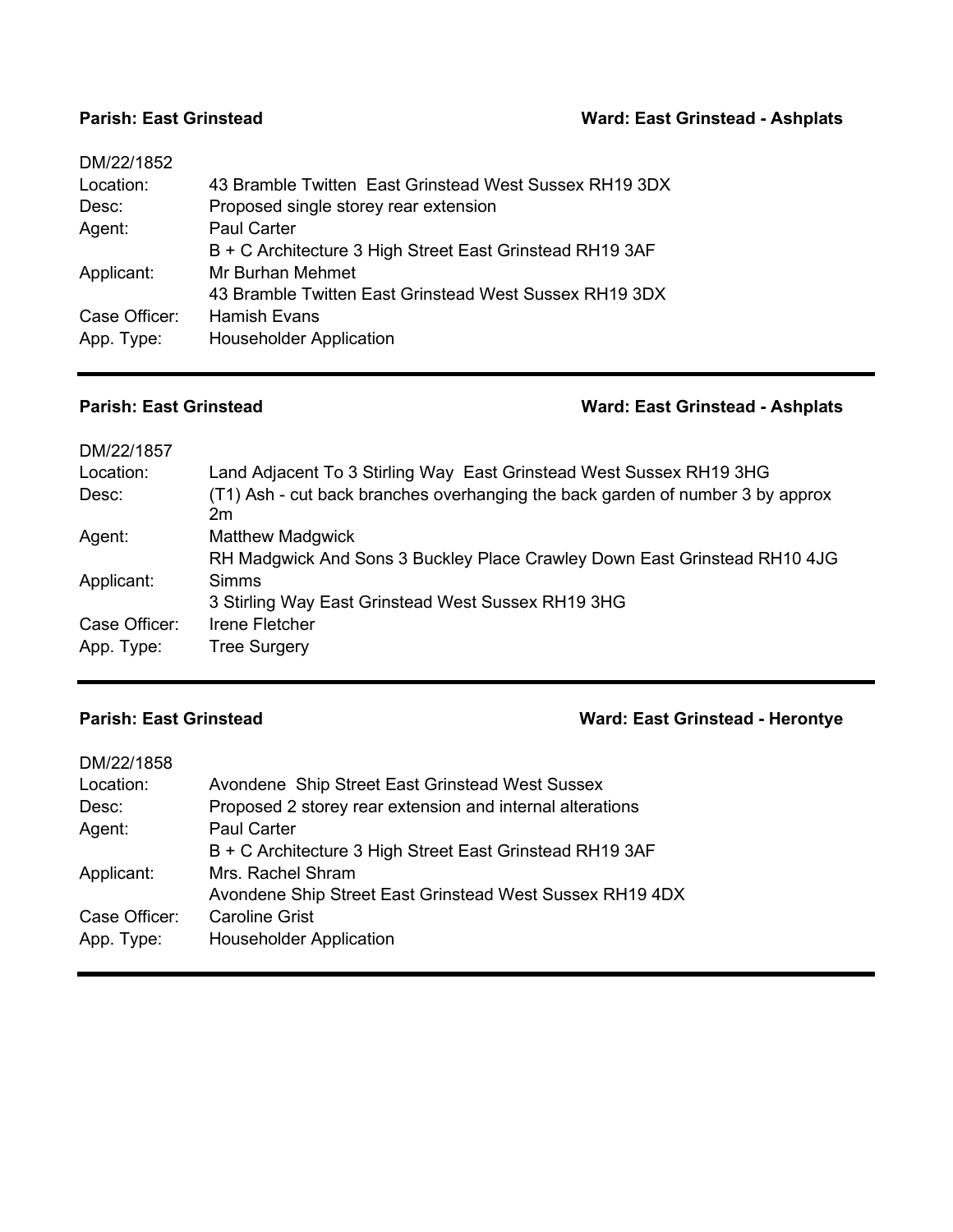### **Parish: East Grinstead Ward: East Grinstead - Ashplats**

| DM/22/1873    |                                                                                                          |
|---------------|----------------------------------------------------------------------------------------------------------|
| Location:     | Adjacent To The War Memorial South Of The Meridian Hall East Court College Lane<br><b>East Grinstead</b> |
| Desc:         | (Tree 811) Lawsons Cypress - fell                                                                        |
| Applicant:    | <b>Claire Woodcock</b>                                                                                   |
|               | East Grinstead Town Council College Lane East Grinstead West Sussex RH19 3LT                             |
| Case Officer: | Stephen Ashdown                                                                                          |
| App. Type:    | Trees in a Conservation Area                                                                             |
|               |                                                                                                          |

# **Parish: East Grinstead Ward: East Grinstead - Ashplats**

| DM/22/1895                  |                                                                                                                                                                                 |
|-----------------------------|---------------------------------------------------------------------------------------------------------------------------------------------------------------------------------|
| Location:                   | Mount Noddy Allotment Association Mount Noddy Allotments St Johns Road East<br>Grinstead                                                                                        |
| Desc:                       | G1 Group of Oaks - up to 3m lateral crown reduction. G2 Group of Oaks - up to 3m<br>lateral crown reduction. T1 and T2 2 x Ash to the rear of 6-10 Badgers Way -<br>Re-pollard. |
| Applicant:                  | Mrs Terri Pellett<br>10 Badgers Way East Grinstead West Sussex RH19 3HH                                                                                                         |
| Case Officer:<br>App. Type: | Irene Fletcher<br><b>Tree Surgery</b>                                                                                                                                           |
|                             |                                                                                                                                                                                 |

# **Parish: East Grinstead Ward: East Grinstead - Herontye**

| DM/22/1896    |                                                                     |
|---------------|---------------------------------------------------------------------|
| Location:     | Hillcroft Coombe Hill Road East Grinstead West Sussex               |
| Desc:         | Variation of condition 2 relating to planning reference DM/21/1351. |
| Agent:        | <b>Ben Murdoch</b>                                                  |
|               | M A And D 6 Manor Close Brighton BN2 5EG                            |
| Applicant:    | Mr Blacker                                                          |
|               | Hillcroft Coombe Hill Road East Grinstead West Sussex RH19 4LY      |
| Case Officer: | Deborah Lynn                                                        |
| App. Type:    | <b>Removal/Variation of Condition</b>                               |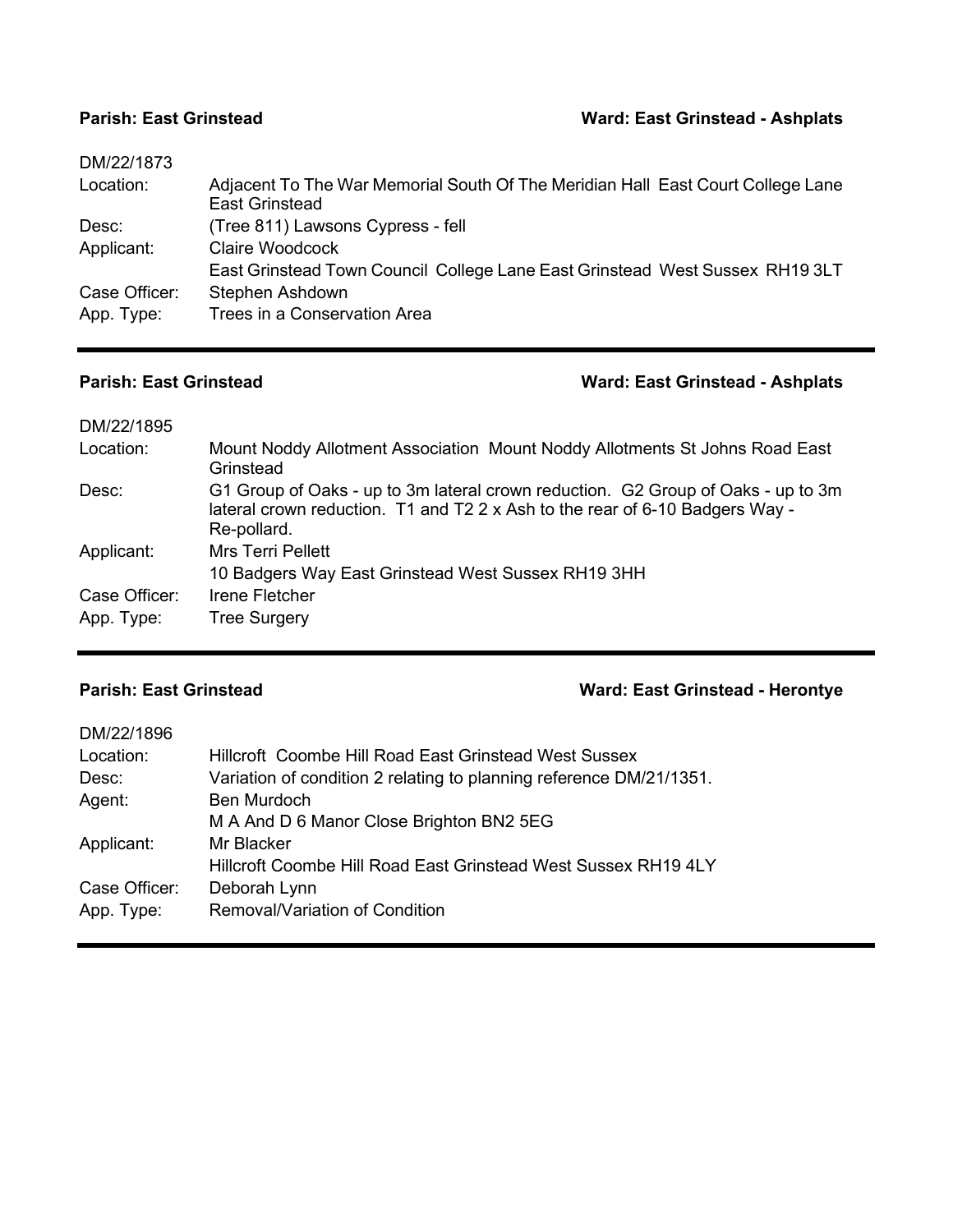### **Parish: Hassocks Ward: Hassocks**

| DM/22/1798    |                                                                     |
|---------------|---------------------------------------------------------------------|
| Location:     | 68 Church Mead Hassocks West Sussex BN6 8BW                         |
| Desc:         | Proposed side dormer                                                |
| Agent:        | Mr Mel Humphrey                                                     |
|               | Mel Humphrey RICS C. Build E MCABE 9 Aldsworth Avenue Goring By Sea |
|               | Worthing BN12 4XQ                                                   |
| Applicant:    | Mr And Mrs S O'Donoghue                                             |
|               | 68 Church Mead Hassocks West Sussex BN6 8BW                         |
| Case Officer: | Anna Tidey                                                          |
| App. Type:    | <b>Householder Application</b>                                      |
|               |                                                                     |

### **Parish: Haywards Heath Ward: Haywards Heath - Franklands**

| DM/22/1838    |                                                                                             |
|---------------|---------------------------------------------------------------------------------------------|
| Location:     | 2 Greenhill Way Haywards Heath West Sussex RH17 7SQ                                         |
| Desc:         | Conversion of garage to habitable accommodation and erection of single storey<br>extension. |
| Agent:        | Andrew Macyean                                                                              |
|               | Marshall Macvean 23 Stoke Manor Close Seaford BN25 3RE                                      |
| Applicant:    | Mr And Mrs Michael Searle                                                                   |
|               | 2, Greenhill Way Haywards Heath RH17 7SQ                                                    |
| Case Officer: | <b>Hamish Evans</b>                                                                         |
| App. Type:    | <b>Householder Application</b>                                                              |

## **Parish: Haywards Heath Ward: Haywards Heath - Lucastes**

| DM/22/1859    |                                                     |
|---------------|-----------------------------------------------------|
| Location:     | 7 Hillside Walk Haywards Heath West Sussex RH16 1NF |
| Desc:         | Proposed single storey extension to side elevation. |
| Agent:        | Mr Sonny Medcalf                                    |
|               | Cadguys 15-17 Middle Street Brighton BN1 1AL        |
| Applicant:    | Mr And Mrs Deeble                                   |
|               | 7 Hillside Walk Haywards Heath West Sussex RH16 1NF |
| Case Officer: | <b>Tersia Venter</b>                                |
| App. Type:    | <b>Householder Application</b>                      |
|               |                                                     |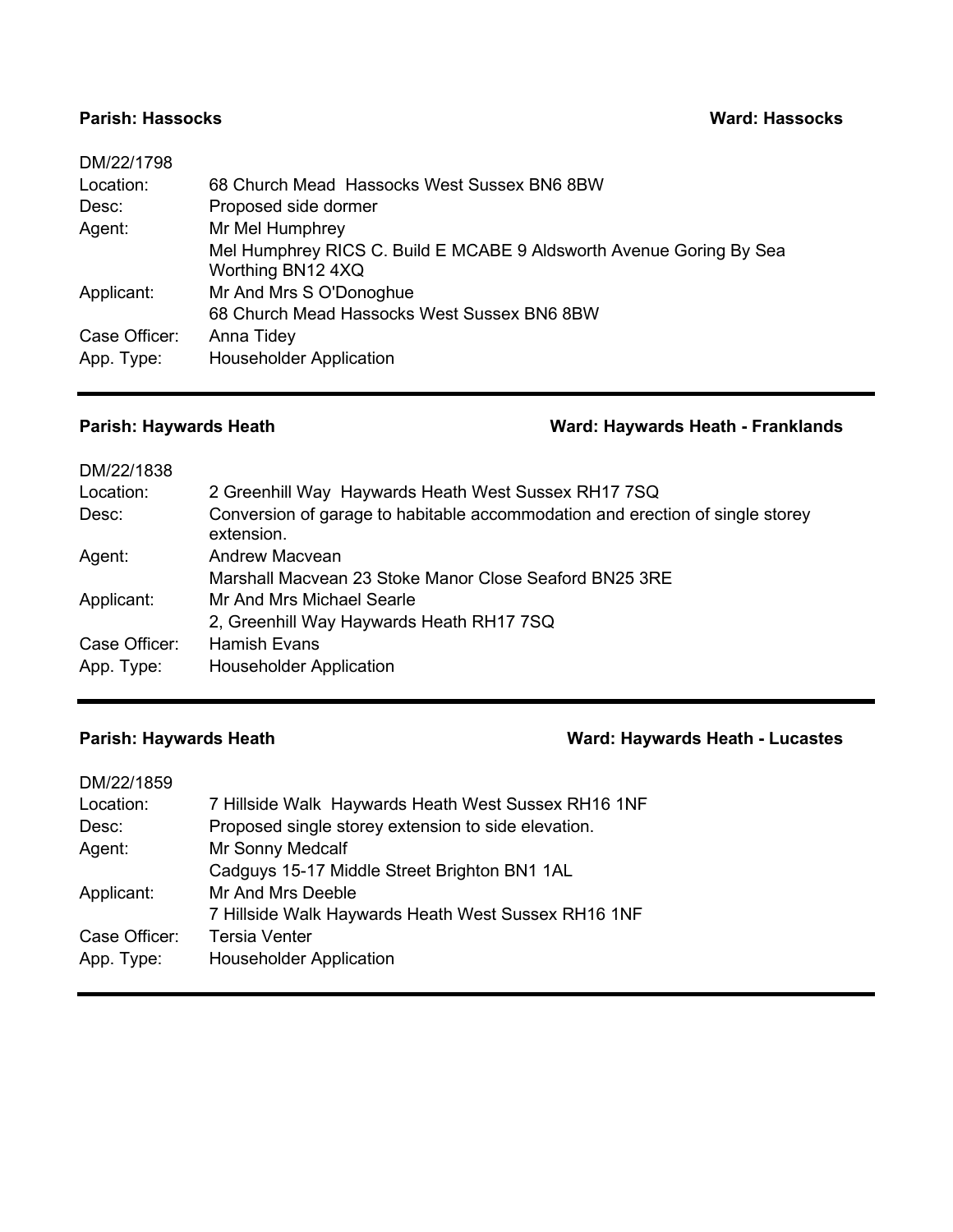### **Parish: Haywards Heath Ward: Haywards Heath - Lucastes**

| DM/22/1861    |                                                                          |
|---------------|--------------------------------------------------------------------------|
| Location:     | 138 Renfields Haywards Heath West Sussex RH16 4UG                        |
| Desc:         | Proposed single storey rear extension                                    |
| Agent:        | Mr Tony Rogers                                                           |
|               | Tony Rogers Building Consultants 40 Dawn Crescent Upper Beeding BN44 3WH |
| Applicant:    | Mr P Young                                                               |
|               | 138 Renfields Haywards Heath West Sussex RH16 4UG                        |
| Case Officer: | <b>Tersia Venter</b>                                                     |
| App. Type:    | <b>Householder Application</b>                                           |
|               |                                                                          |

### **Parish: Haywards Heath Ward: Haywards Heath - Franklands**

| 70 Lewes Road Haywards Heath West Sussex RH17 7SX                                                                                                                                                                                                                    |
|----------------------------------------------------------------------------------------------------------------------------------------------------------------------------------------------------------------------------------------------------------------------|
| T1 - Oak Tree - Cut back overhanging branches by 2.5m T2 - Oak Tree - Cut back<br>overhanging branches by 5m T3 - Oak tree - Crown reduction by 3m and lateral<br>spread by 2m and thinning by 25% T4 - Oak Tree - Crown reduction by 3m and<br>lateral spread by 2m |
| Katarzyna Borek                                                                                                                                                                                                                                                      |
| 70 Lewes Road Haywards Heath West Sussex RH17 7SX                                                                                                                                                                                                                    |
| Irene Fletcher                                                                                                                                                                                                                                                       |
| <b>Tree Surgery</b>                                                                                                                                                                                                                                                  |
|                                                                                                                                                                                                                                                                      |

### **Parish: Haywards Heath Ward: Haywards Heath - Franklands**

| 41 Lewes Road Haywards Heath West Sussex RH17 7SY |
|---------------------------------------------------|
| Large Conifer to the front of property - Fell     |
| Simon Pocket                                      |
| 41 Lewes Road Haywards Heath West Sussex RH17 7SY |
| Stephen Ashdown                                   |
| Trees in a Conservation Area                      |
|                                                   |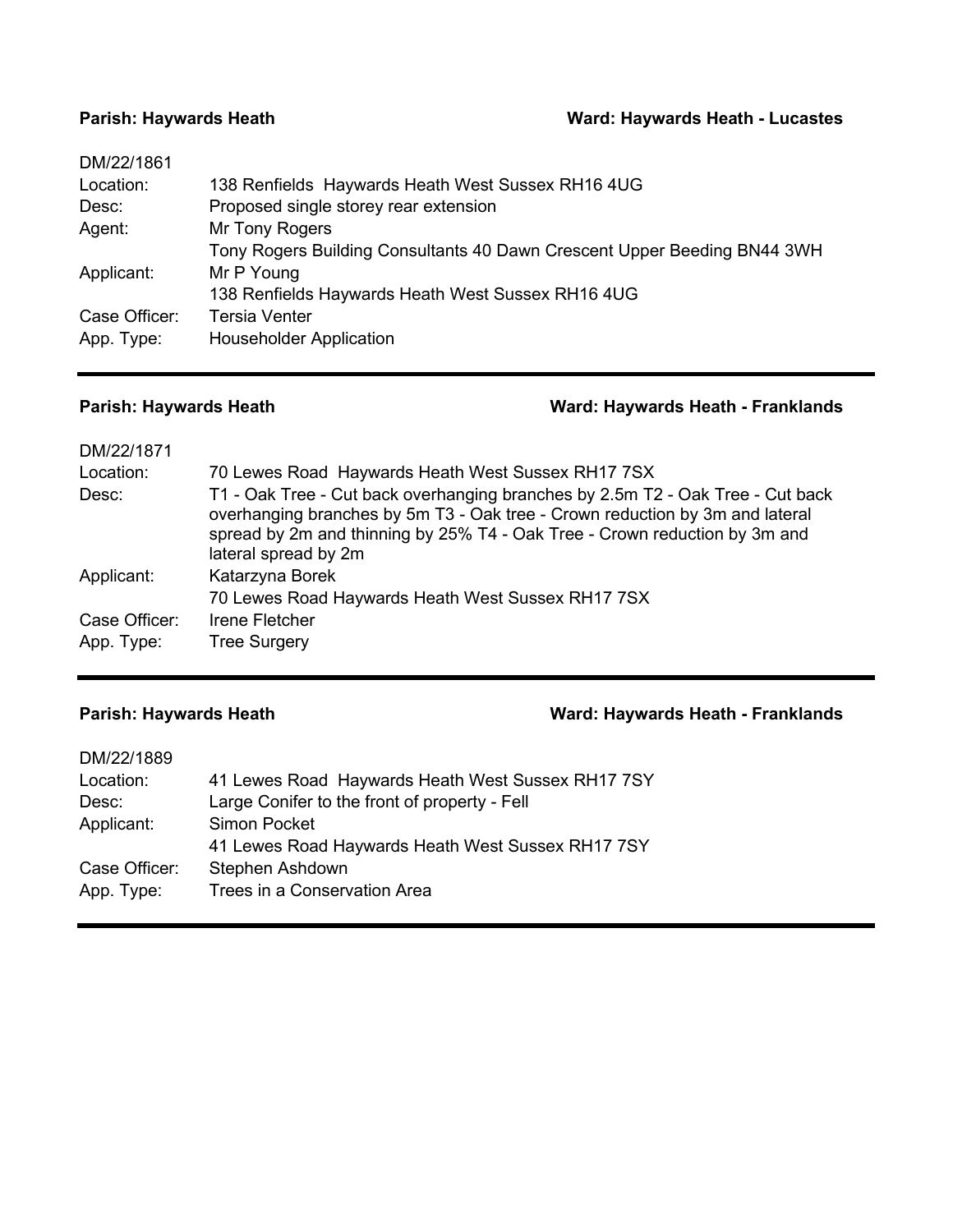### **Parish: Haywards Heath Ward: Haywards Heath - Heath**

| DM/22/1902    |                                                                      |
|---------------|----------------------------------------------------------------------|
| Location:     | 1 Trevelyan Place Haywards Heath West Sussex RH16 3AZ                |
| Desc:         | Please see tree report on various tree works.                        |
| Agent:        | Mr Chris Humphreys                                                   |
|               | Expertrees Ltd Oakfield Cottage 53 Moat Road East Grinstead RH19 3LJ |
| Applicant:    | <b>Mrs Dawn Harrell</b>                                              |
|               | Firstport Marlborough House Wigmore Place Wigmore Lane LU2 9EX       |
| Case Officer: | Irene Fletcher                                                       |
| App. Type:    | <b>Tree Surgery</b>                                                  |
|               |                                                                      |

# **Parish: Horsted Keynes Ward: High Weald**

| DM/22/0882    |                                                                         |
|---------------|-------------------------------------------------------------------------|
| Location:     | Westleigh Sugar Lane Horsted Keynes Haywards Heath                      |
| Desc:         | Twin rear Dormers (amended plans received 13/06)                        |
| Agent:        | Mr. Christopher Jones                                                   |
|               | Christopher Jones Projects Chapel Cottage 182 Leylands Road RH15 8HS    |
| Applicant:    | Mr And Mrs Warren                                                       |
|               | Westleigh Sugar Lane Horsted Keynes Haywards Heath West Sussex RH17 7EH |
| Case Officer: | <b>Andrew Horrell</b>                                                   |
| App. Type:    | <b>Householder Application</b>                                          |
|               |                                                                         |

# **Parish: West Hoathly Ward: High Weald**

| Wyndham Croft Cottage Selsfield Road Turners Hill Crawley              |
|------------------------------------------------------------------------|
| Installation of pre-fabricated timber car port and summerhouse.        |
| Mr Jamie Townson                                                       |
| HSP Garden Buildings Ltd 1 Hampstead Court Hampstead Avenue Mildenhall |
| <b>IP287AS</b>                                                         |
| C/O Agent                                                              |
| <b>Andrew Horrell</b>                                                  |
| <b>Householder Application</b>                                         |
|                                                                        |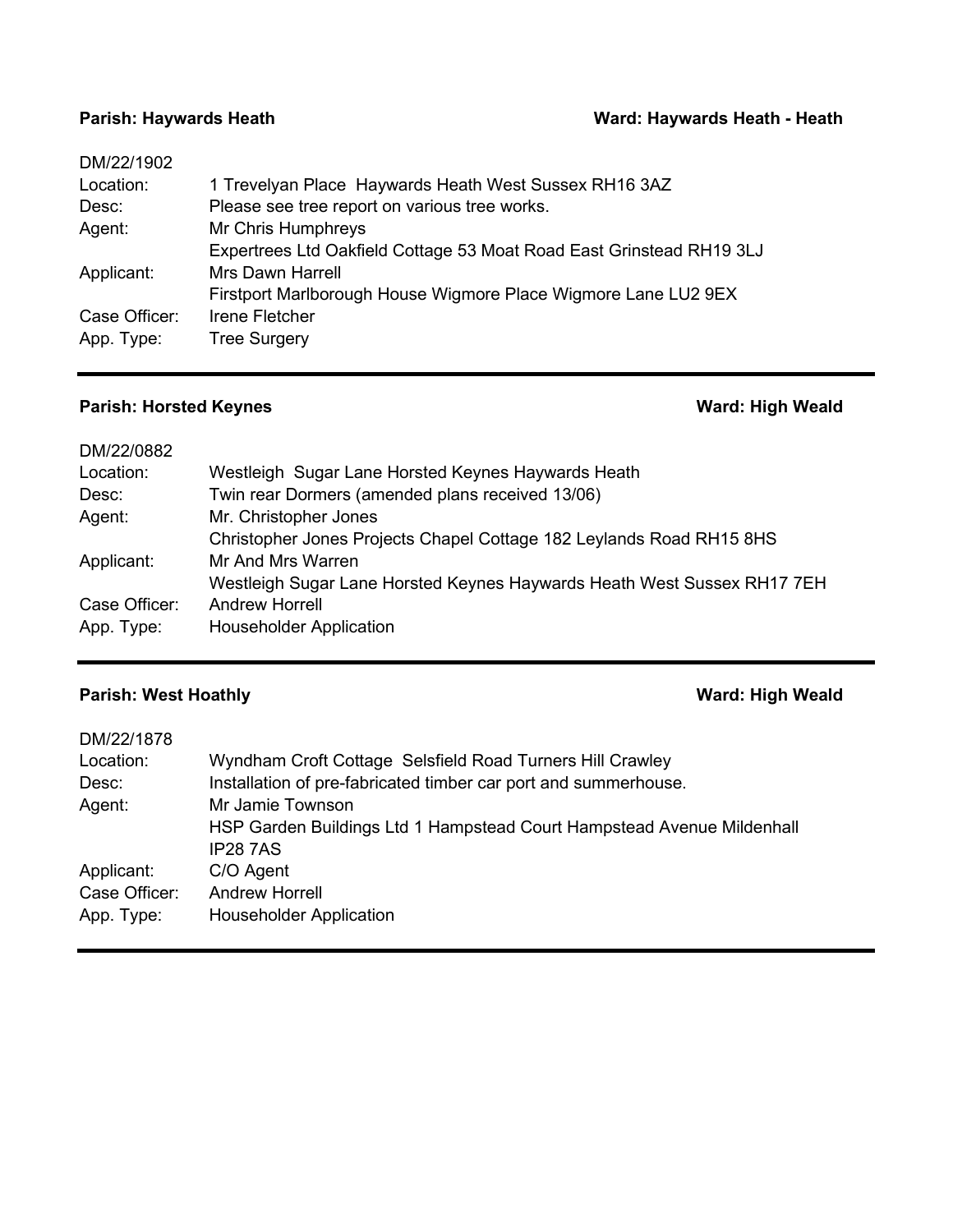### **Parish: West Hoathly <b>Ward: High Weald**

| Application to remove property from Section 52 legal agreement dated 29th |
|---------------------------------------------------------------------------|
|                                                                           |
|                                                                           |
|                                                                           |
|                                                                           |
|                                                                           |

# **Parish: Hurstpierpoint And Sayers Common Ward: Hurstpierpoint And Downs**

| DM/22/1927    |                                                               |
|---------------|---------------------------------------------------------------|
| Location:     | 16 Cuckfield Road Hurstpierpoint Hassocks West Sussex         |
| Desc:         | Magnolia (T1) - reduce crown by 1.5m                          |
| Agent:        | <b>Justin Lee</b>                                             |
|               | J Lee Trees 37A Cuckfield Road Hurstpierpoint BN6 9RW         |
| Applicant:    | <b>Tracey Payne</b>                                           |
|               | 16 Cuckfield Road Hurstpierpoint Hassocks West Sussex BN6 9SA |
| Case Officer: | Stephen Ashdown                                               |
| App. Type:    | Trees in a Conservation Area                                  |
|               |                                                               |

# **Parish: Lindfield Ward: Lindfield**

### DM/22/1784

| Location:     | 70 Meadow Drive Lindfield Haywards Heath West Sussex                                                                                    |
|---------------|-----------------------------------------------------------------------------------------------------------------------------------------|
| Desc:         | Demolition of single storey side extension and provision of 2 storey side and single<br>storey rear extension and front entrance porch. |
| Agent:        | Mr G Middle                                                                                                                             |
|               | LM Associates Clocktower House 6 Lewes Road Lindfield RH16 2LH                                                                          |
| Applicant:    | Mr M Barnard                                                                                                                            |
|               | 70 Meadow Drive Lindfield Haywards Heath West Sussex RH16 2RR                                                                           |
| Case Officer: | Anna Tidey                                                                                                                              |
| App. Type:    | <b>Householder Application</b>                                                                                                          |
|               |                                                                                                                                         |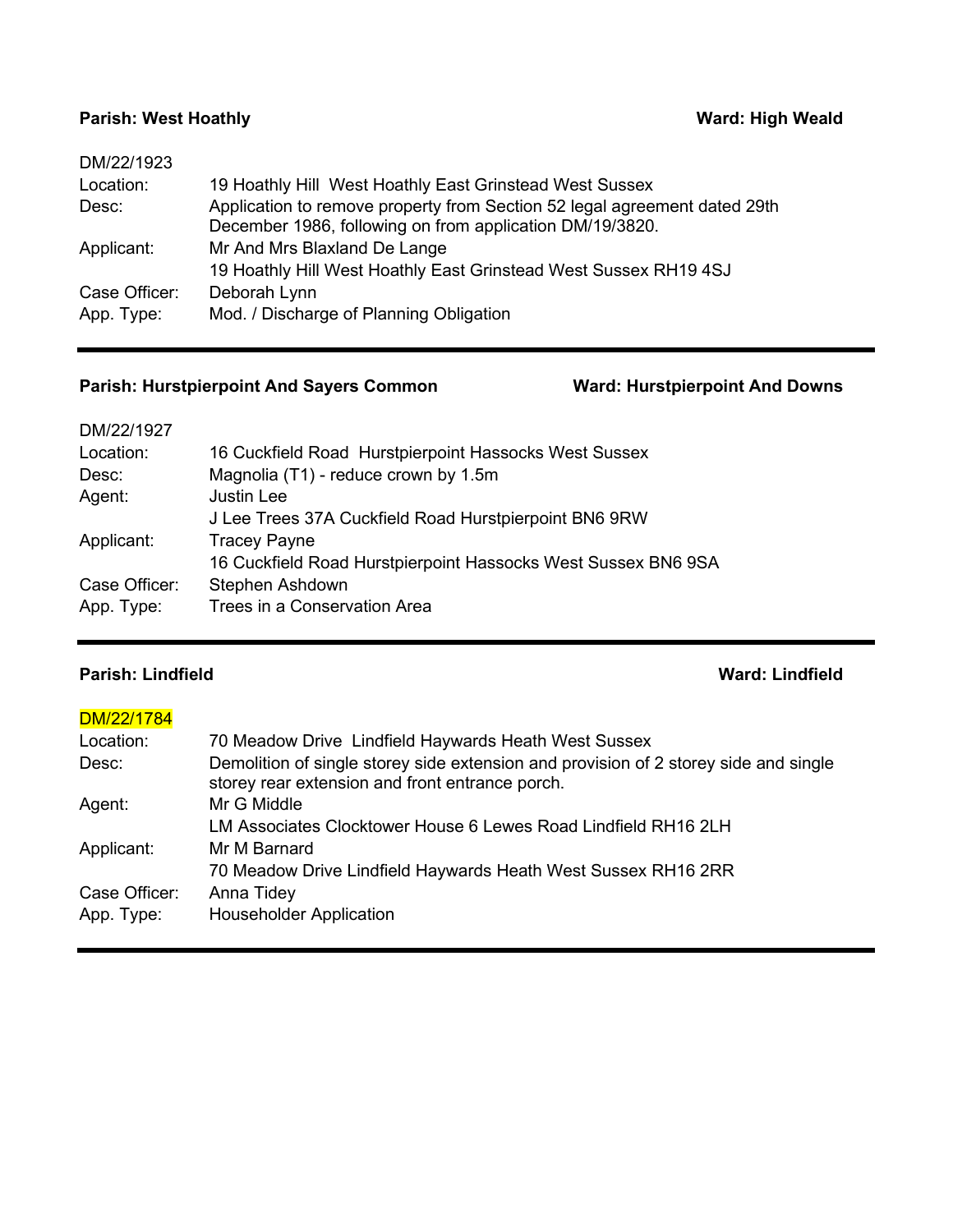### **Parish: Lindfield Ward: Lindfield**

| DM/22/1870    |                                                                                                                        |
|---------------|------------------------------------------------------------------------------------------------------------------------|
| Location:     | 7 Finches Gardens Lindfield Haywards Heath West Sussex                                                                 |
| Desc:         | T4 - Oak - Reduce over extended branches by 1-1.5m and thin crown by 15%.                                              |
| Agent:        | <b>Miss Vivienne Medway</b>                                                                                            |
|               | Bartletts Tree Surgeons The Stable Chiddinglye Farm Selsfield Road West Hoathly<br>East Grinstead West Sussex RH19 4QS |
| Applicant:    | Mr G Bartle                                                                                                            |
|               | 7 Finches Gardens Lindfield Haywards Heath West Sussex RH16 2PA                                                        |
| Case Officer: | Irene Fletcher                                                                                                         |
| App. Type:    | <b>Tree Surgery</b>                                                                                                    |
|               |                                                                                                                        |

## **Parish: Lindfield Ward: Lindfield**

| DM/22/1890    |                                                                                                                                                        |
|---------------|--------------------------------------------------------------------------------------------------------------------------------------------------------|
| Location:     | Site B, Land At The Entrance Of Green Meadows The Welkin Lindfield West Sussex                                                                         |
| Desc:         | Demolition of existing structures and erection of 2 three-bedroom dwellings (Use<br>Class C3) with associated parking, landscaping and footpath works. |
| Agent:        | <b>Mr Mark Harris</b>                                                                                                                                  |
|               | Freeths LLP 1 Vine Street London W1J 0AH                                                                                                               |
| Applicant:    | The Welkin Property Company Limited                                                                                                                    |
|               | Land At Green Meadows Green Meadows Lindfield RH16 2PH                                                                                                 |
| Case Officer: | <b>Stuart Malcolm</b>                                                                                                                                  |
| App. Type:    | <b>Full Application</b>                                                                                                                                |

## **Parish: Lindfield Ward: Lindfield**

### DM/22/1893

| Site A, Land At The Entrance To The Welkin The Welkin Lindfield West Sussex                                      |
|------------------------------------------------------------------------------------------------------------------|
| Erection of 2 three-bedroom dwellings (Use Class C3) with associated parking,<br>landscaping and footpath works. |
| <b>Mr Mark Harris</b>                                                                                            |
| Freeths LLP 1 Vine Street London W1J 0AH                                                                         |
| The Welkin Property Company Limited                                                                              |
| Land At The Entrance To The Welkin The Welkin Lindfield RH16 2PH                                                 |
| <b>Stuart Malcolm</b>                                                                                            |
| <b>Full Application</b>                                                                                          |
|                                                                                                                  |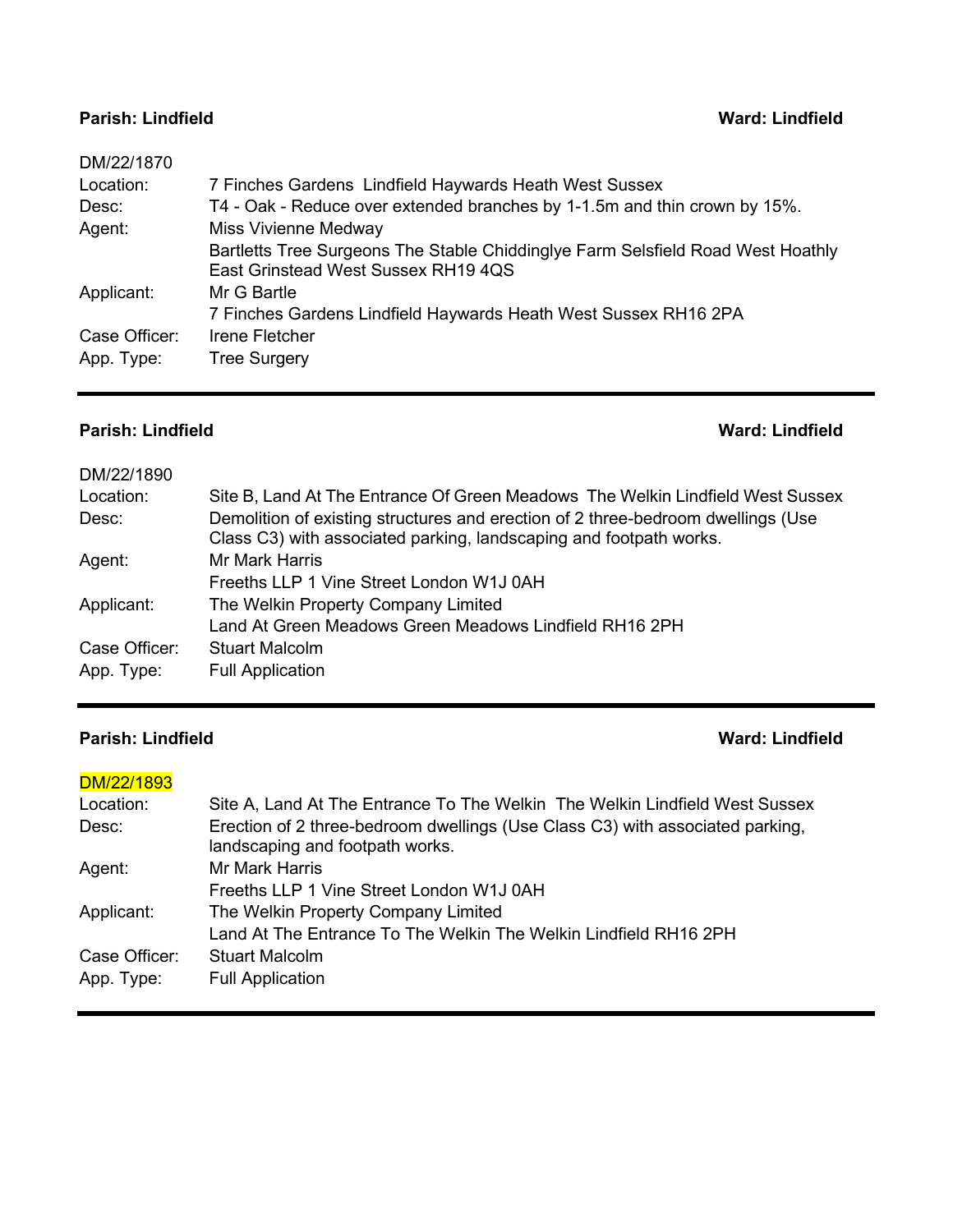### **Parish: Slaugham Parish: Slaugham Ward: Ardingly And Balcombe**

| DM/22/1788    |                                                                                           |
|---------------|-------------------------------------------------------------------------------------------|
| Location:     | Holly Tree House 2 West Park Road Handcross Haywards Heath                                |
| Desc:         | Erection of timber shed in back garden 1m from either boundary.                           |
| Applicant:    | Mrs Lynne Brookes                                                                         |
|               | Holly Tree House 2 West Park Road Handcross Haywards Heath West Sussex<br><b>RH17 6DN</b> |
| Case Officer: | <b>Caroline Grist</b>                                                                     |
| App. Type:    | <b>Householder Application</b>                                                            |

# **Parish: Slaugham Parish: Slaugham Ward: Ardingly And Balcombe**

| DM/22/1810    |                                                                                                                     |
|---------------|---------------------------------------------------------------------------------------------------------------------|
| Location:     | Site Of Cedars Brighton Road Pease Pottage West Sussex                                                              |
| Desc:         | Variation of condition no.14 relating to DM/20/2332 to remove any reference to PV<br>solar panels in the condition. |
| Agent:        | Mr Matt Naylor                                                                                                      |
|               | HTC Architects 8 Britannia Street Leeds LS1 2DZ                                                                     |
| Applicant:    | Mr Robin Barton                                                                                                     |
|               | Arcus PCD C/O Agent                                                                                                 |
| Case Officer: | <b>Susan Dubberley</b>                                                                                              |
| App. Type:    | Removal/Variation of Condition                                                                                      |

### **Parish: Slaugham Parish: Slaugham Ward: Ardingly And Balcombe**

| DM/22/1846    |                                                                     |
|---------------|---------------------------------------------------------------------|
| Location:     | 26 Barn Close Pease Pottage Crawley West Sussex                     |
| Desc:         | Proposed single and two story rear extension                        |
| Agent:        | Mr Kenneth Goodall                                                  |
|               | Goodall Design Jubilee Lodge Jubilee Terrace Dorking Surrey RH4 1JR |
| Applicant:    | Mr Martin Travi                                                     |
|               | 26 Barn Close Pease Pottage Crawley West Sussex RH11 9AN            |
| Case Officer: | Deborah Lynn                                                        |
| App. Type:    | <b>Householder Application</b>                                      |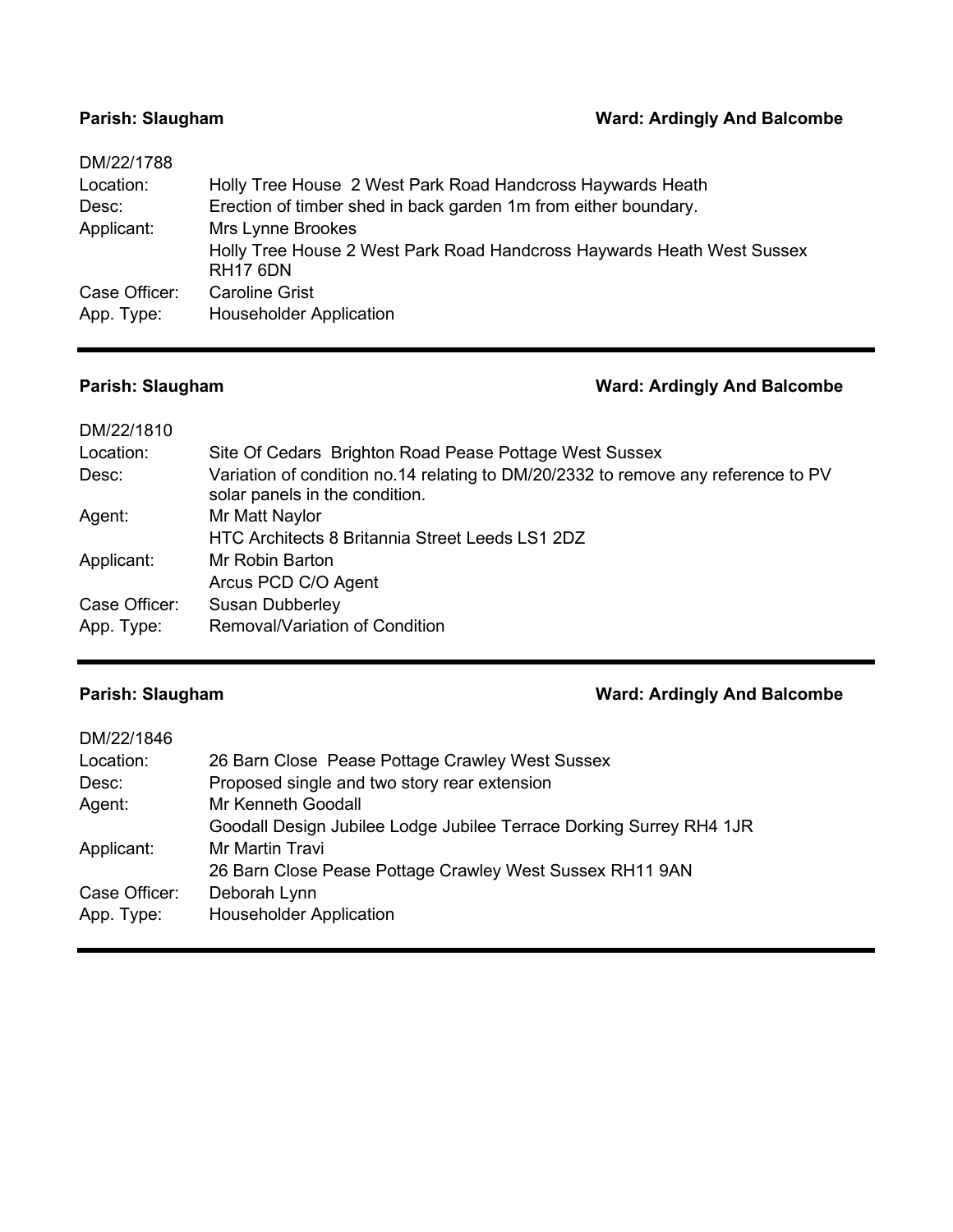### **Parish: Slaugham Ward: Bolney**

| DM/22/1860    |                                                                                                                                                                                                                                                                                                                                                                                                                  |
|---------------|------------------------------------------------------------------------------------------------------------------------------------------------------------------------------------------------------------------------------------------------------------------------------------------------------------------------------------------------------------------------------------------------------------------|
| Location:     | The Old Rectory Staplefield Road Slaugham Haywards Heath                                                                                                                                                                                                                                                                                                                                                         |
| Desc:         | T1 - Small dead ash tree between wall and hedge. To be felled and removed. T2 -<br>Small dead ash tree within other shrubs. To be felled and removed. T3 - Non-native<br>leylandii. Advised that this poses a potential risk to LPG tanks and pipework. To be<br>felled and removed. T4 - Non-native leylandii. Advised that this poses a potential risk<br>to LPG tanks and pipework. To be felled and removed. |
| Applicant:    | Mr Rory Aird<br>The Old Rectory Staplefield Road Slaugham West Sussex RH17 6AG                                                                                                                                                                                                                                                                                                                                   |
| Case Officer: | Stephen Ashdown                                                                                                                                                                                                                                                                                                                                                                                                  |
| App. Type:    | Trees in a Conservation Area                                                                                                                                                                                                                                                                                                                                                                                     |

**Parish: Turners Hill Ward: Crawley Down And Turners Hill**

| DM/22/1833    |                                                                                                                                                                                             |
|---------------|---------------------------------------------------------------------------------------------------------------------------------------------------------------------------------------------|
| Location:     | Kiln Cottage Turners Hill Road Crawley Down Crawley                                                                                                                                         |
| Desc:         | Erection of a single storey side and rear extension extending beyond the rear wall fo<br>the original house by 8.00m, to a maximum height of 3.00m and the height of the<br>eaves to 3.00m. |
| Agent:        | Pitman                                                                                                                                                                                      |
|               | Kiln Cottage Turners Hill Road Crawley Down Crawley West Sussex RH10 4NW                                                                                                                    |
| Applicant:    | Mr I Oliver                                                                                                                                                                                 |
|               | Kiln Cottage Turners Hill Road Crawley Down Crawley West Sussex RH10 4NW                                                                                                                    |
| Case Officer: | Joseph Swift                                                                                                                                                                                |
| App. Type:    | <b>Prior Notification - Larger Extensions</b>                                                                                                                                               |

# **Parish: Turners Hill Ward: Crawley Down And Turners Hill**

| DM/22/1919    |                                                                                                                              |
|---------------|------------------------------------------------------------------------------------------------------------------------------|
| Location:     | 96 North Street Turners Hill Crawley West Sussex                                                                             |
| Desc:         | Proposed single storey extension to rear elevation, single storey extension to side<br>elevation and new dormer to the rear. |
| Agent:        | Mr Simon Goodsell                                                                                                            |
|               | SWG Designs South East Ltd 23 Goulds Drive Westfield TN35 4QY                                                                |
| Applicant:    | Mr And Mrs Aitken                                                                                                            |
|               | 96 North Street Turners Hill Crawley West Sussex RH10 4NS                                                                    |
| Case Officer: | Deborah Lynn                                                                                                                 |
| App. Type:    | <b>Householder Application</b>                                                                                               |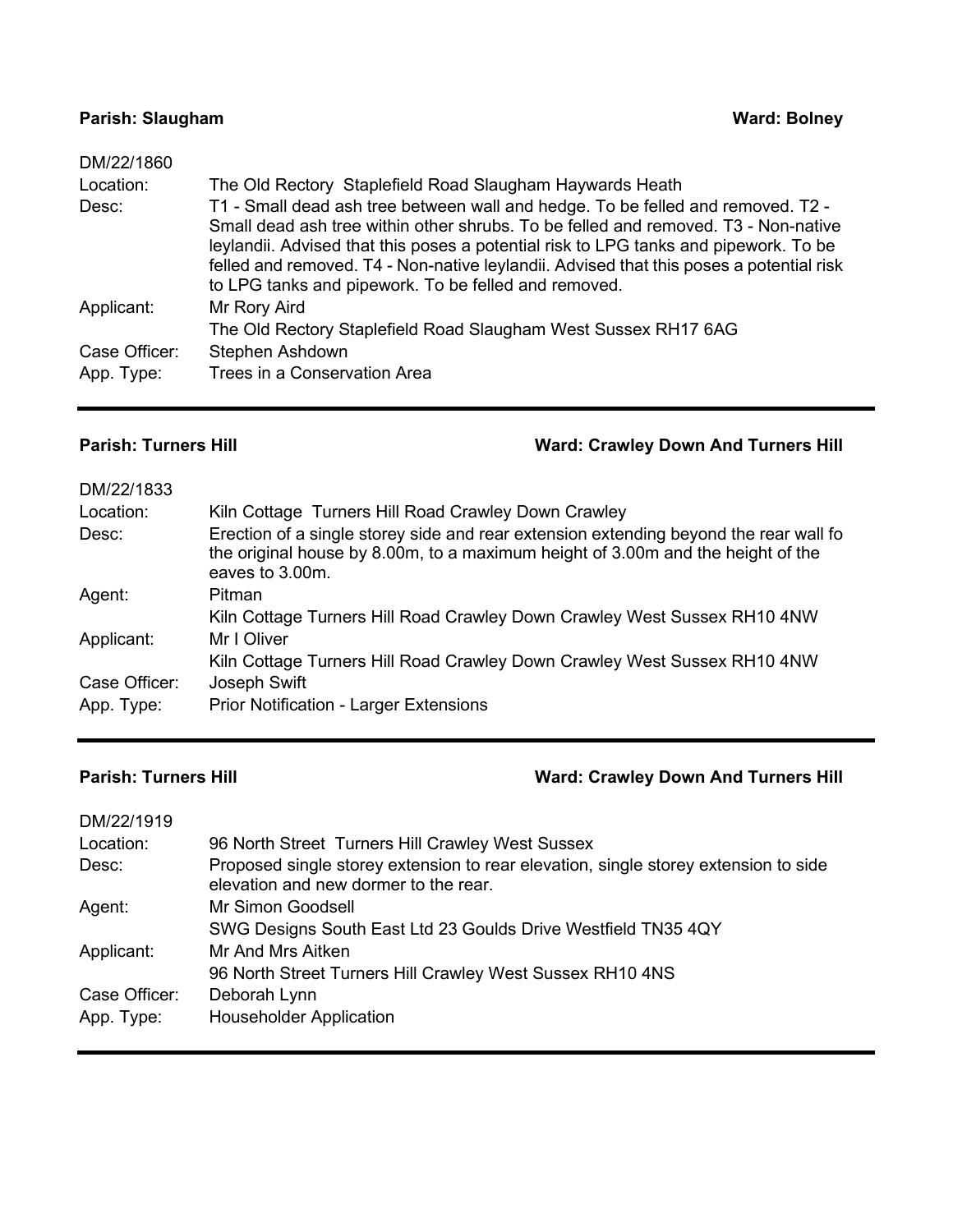### **Parish: Twineham Ward: Bolney Ward: Bolney**

| DM/22/1854<br>Location:<br>Desc: | 2 Swedish Houses Church Lane Twineham Haywards Heath<br>Proposed two storey pitched roof side extension with new rear dormer and existing |
|----------------------------------|-------------------------------------------------------------------------------------------------------------------------------------------|
|                                  | dormers to have pitched roofs added.                                                                                                      |
| Agent:                           | Mr Stuart Wickham                                                                                                                         |
|                                  | SDR Designs 14 Batemans Road Woodingdean BN2 6RD                                                                                          |
| Applicant:                       | Mr Richard Howard                                                                                                                         |
|                                  | 2 Swedish Houses Church Lane Twineham West Sussex RH17 5NR                                                                                |
| Case Officer:                    | Anna Tidey                                                                                                                                |
| App. Type:                       | <b>Householder Application</b>                                                                                                            |

# **Parish: Worth Ward: Copthorne And Worth**

| DM/22/0998    |                                                                                                 |
|---------------|-------------------------------------------------------------------------------------------------|
| Location:     | Pembley Farm Pembley Green Copthorne Common Copthorne                                           |
| Desc:         | Demolish five existing outbuildings and erect a detached single storey indoor<br>swimming pool. |
| Agent:        | Mr Graeme Skipper                                                                               |
|               | Fulcrum Design Ltd Studio 7 Design House Guildford Road Bookham KT23 4HB                        |
| Applicant:    | Mr Kyle Dore                                                                                    |
|               | Broadhurst Stable Broadhurst Manor Road Horsted Keynes West Sussex RH17 7BG                     |
| Case Officer: | Joanne Fisher                                                                                   |
| App. Type:    | <b>Householder Application</b>                                                                  |

# **Parish: Worth Ward: Copthorne And Worth**

| DM/22/1524    |                                                                                    |
|---------------|------------------------------------------------------------------------------------|
| Location:     | 69 The Meadow Copthorne Crawley West Sussex                                        |
| Desc:         | Proposed works to convert an integral garage into a living space (reception room). |
| Applicant:    | Mr Colin Botterill                                                                 |
|               | 69 The Meadow Copthorne Crawley West Sussex RH10 3RH                               |
| Case Officer: | <b>Hamish Evans</b>                                                                |
| App. Type:    | <b>Householder Application</b>                                                     |